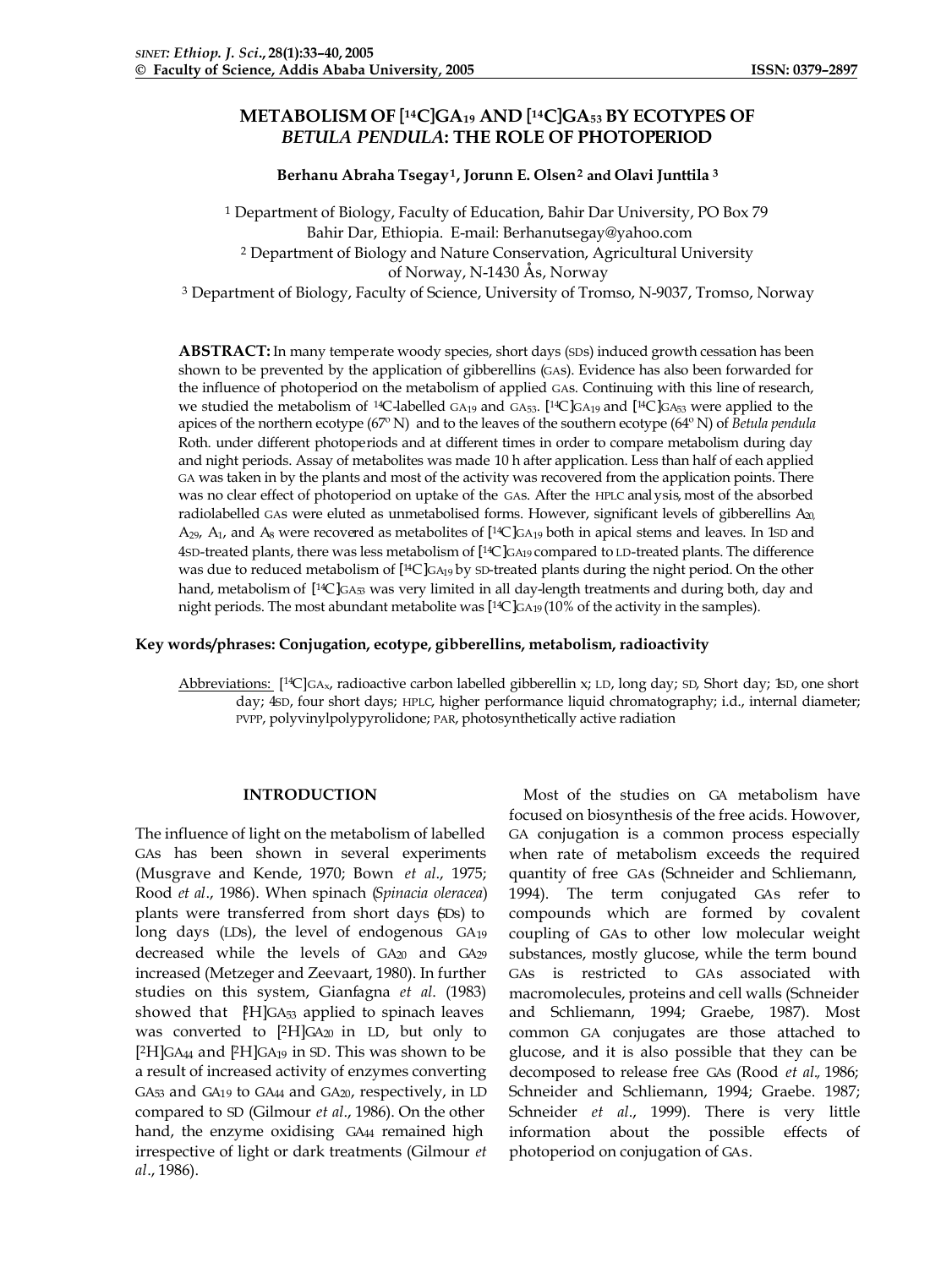Although only few GAs have been conclusively identified from woody plants,  $GA<sub>1</sub>$  appears to be the bioactive GA in species like *Salix pentandra* L.*, Betula sp.* and *Alnus sp.* (Junttila, 1991, Junttila *et al*., 1991). The early 13-hydroxylation pathway is the main biosynthetic pathway in many hardwoods (J. E. Olsen, personal communication), and members of this pathway have been identified also in *B. pendula* Roth*.* (Zanewich and Rood, 1994). GA<sup>19</sup> often dominate quantitatively in these species and it is the pool for the bioactive GA. Application of exogenous GA1 to *B. pendula* ecotypes under noninductive photoperiod can substitute the effect of LD, while  $GA_{20}$ , although it induces growth, is less active (Berhanu A. Tsegay, 2002). However, GA19 is primarily ineffective. Similar results have been obtained with *B. pubescens* (Junttila, 1993). In *S. pentandra* (Junttila and Jensen, 1988) and *Populus sp.* (Mølmann *et al*., 2003), GA20 could also substitute the effect of LDs. These application studies, as well as analyses of endogenous GAs in *S. pentandra* (Olsen *et al*., 1995a; 1997a and b) and in *B. pendula* (Berhanu A. Tsegay, 2002), indicate that biosynthesis of  $GA<sub>1</sub>$  could be controlled by photoperiod. Effects of photoperiod on metabolism of GAs have been studied in *S. pentandra* (Olsen *et al*., 1995b), but so far only minor effects have been reported. However, in those metabolism studies (Olsen *et al*., 1995b), a dihydro-GA19 was used as a labelled GA19, and it is now known that dihydro-GAs are significantly less active than the corresponding normal GAs (Olsen and Junttila, 1997). Hence, the purpose of this experiment was to re-examine the effect of photoperiod on the metabolism of GA19 and GA53 in *B. pendula* using 14C labelled compounds. Since GA metabolism had previously not been investigated in different ecotypes, metabolism of [<sup>14</sup>C]GA<sub>19</sub> and [<sup>14</sup>C]GA<sub>53</sub> was also studied in contrasting ecotypes of *B. pendula.* Moreover, GA metabolism during the day and during the night has not been studied before.

#### **MATERIALS AND METHODS**

#### *Plant material and cultivation conditions*

This experiment was conducted in the phytotron, the University of Tromsø. Seedlings of two latitudinal ecotypes of *B. pendula* Roth were used. Seeds were collected from the middle of Norway (64º N, southern ecotype) and northern Norway (67º N, northern ecotype). They were stratified in moist sand for about a month at 0.5ºC and germinated in continuous light  $(180-200 \text{ \mu m}) \text{ m}^2$ s -1) from fluorescent tubes (Philips TLD 58 / 840)

and incandescent bulbs at 18ºC. After germination, seedlings were transferred to 21ºC with similar light treatments. Eight days later, they were potted in 12 cm diameter pots, 5 plants per pot, in a mixture of fertilised peat: perilite: and sand (6:3:1). There were 2 pots per parallel. Plants were watered daily. When the plants reached the height of about 5 cm, they were transferred to their respective treatments. During the treatments, plants were grown at 18ºC either in LD (12 h PAR extended by 12 h incandescent bulbs), or SD (12 h PAR and 12 h dark) conditions.

#### *Application of GAs*

<sup>14</sup>C labelled GA19 and GA53 (specific activity of  $2.072$  X 10<sup>6</sup> Bq.µmol<sup>-1</sup> for both) were obtained from Prof. L. Mander, Australian National University, Australia. Two sets of experiments were done one with an application as microdrops to the apices, the other by injecting to the dorsal surface of the upper-most fully expanded leaves. About 10.6 MBq [<sup>14</sup>C]GA<sub>19</sub> and [<sup>14</sup>C]GA<sub>53</sub> per plant was applied in 1 µl 96% ethanol to the apex of the northern ecotype, while about 11.6 MBq per plant was applied by injection to the dorsal surface of the uppermost fully expanded leave of the southern ecotype.

For each ecotype day-time and night-time metabolism of [ <sup>14</sup>C]GA19 and [ <sup>14</sup>C]GA53 were studied. For studies of the day-time metabolism, <sup>14</sup>C labelled GAs were applied at the start of the PAR light period under LDs or after one short day (1SD) and four short days (4SDs). For studies of the nighttime metabolism, application was done at the start of the light extension period under LDs or at the start of the dark period after 1SD and 4 SDs (under green safe light). In all cases, plants were harvested 10 h after application with 2 replicate samples, each consisting of 10 plants.

#### *Harvest of samples*

About 15 mm of the upper part of the shoots were collected and washed for 1 minute in 10 ml dist. H2O, and then surface dried with tissue paper. Apically applied plants were then divided into three samples: shoot tips that consisted of about 5 mm of the apical stem with the youngest unfolded leaves, stems that consisted of about 10 mm of the stem below the apex, and leaves on this stem piece. For plants where leaf injections had been done, the samples collected were shoot tips and stems as above, applied leaves, and leaves above the applied leaf. The samples were stored at –20ºC in vials with 5–10 ml 80% methanol.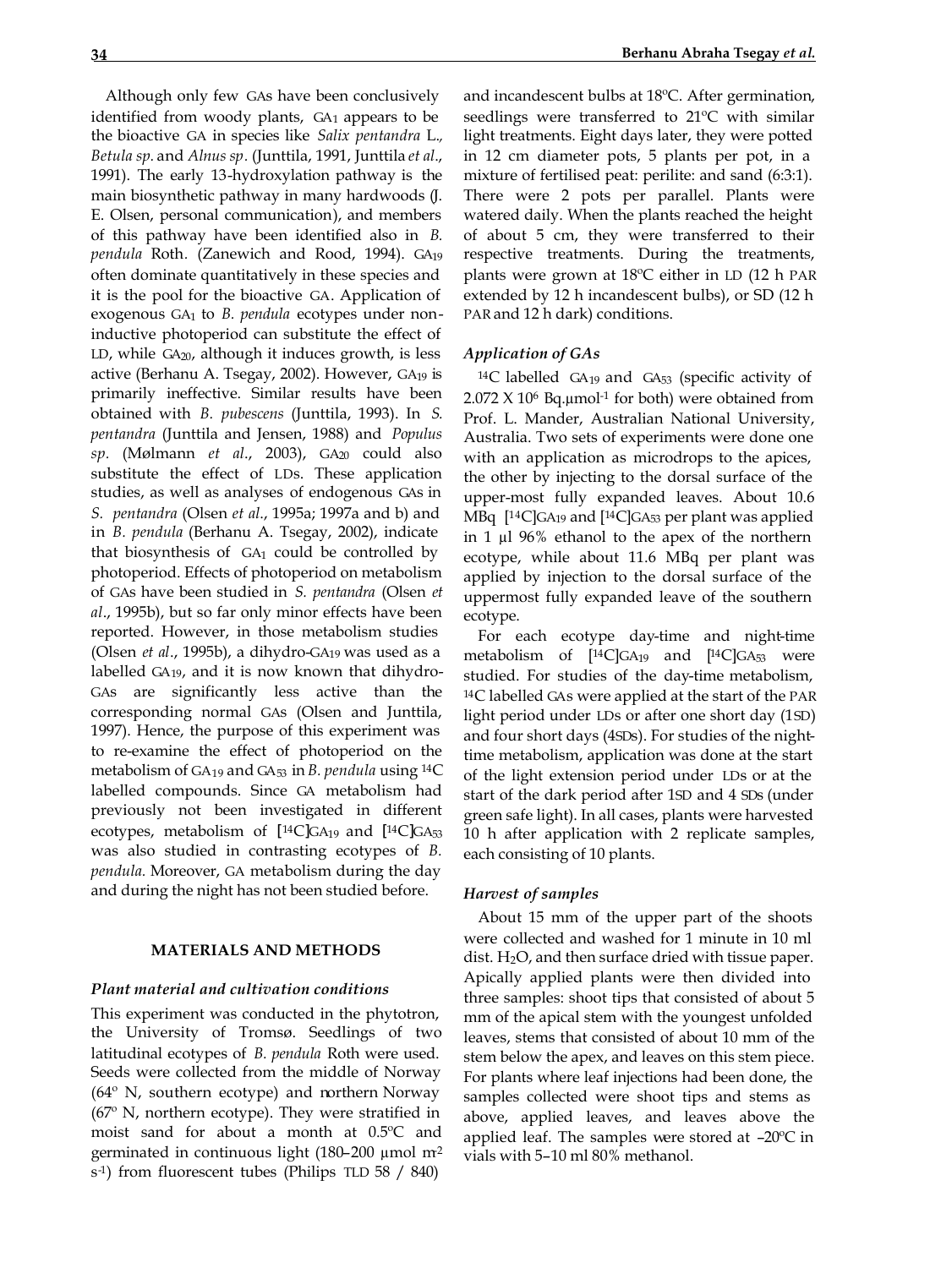## *Extraction and purification of GAs*

Radioactivity recovered during washing was counted. Plant samples were homogenised with an ultra-thurrax and extracted for about 20 h at 4ºC. The residue was removed by filtering. The extract was reduced to the water phase using rotavapour, 40ºC. Five milli liter buffer, pH 8, and some washed polyvinylpolypyrolidone (PVPP) (about 1 g for every 10 ml solution) was added, frozen over night, thawed and filtered. After adjusting pH to 2.5, the extract was partitioned 3 times against equal volumes of ethyl acetate. Aliquots of the ethyl acetate and the water phases were taken for counting of radioactivity. The water phase was discarded. The ethyl acetate was evaporated to dryness (40ºC). The residue was dissolved in a small amount of methanol and about 5 ml water, adjusted to pH 8 and applied to a  $5 \times 1$  cm i.d. QAE-Sephadex A-25 (Pharmacia, Uppsala, Sweden) anion exchange column. In advance the column was equilibrated and washed with about 40 ml water at pH 8. The GAs were eluted with 50 ml 0.2 M formic acid directly on to a pre-equilibrated 0.5 g Sep-Pak Vac Gs cartridge (Waters Associates, Milford, MA, USA). GAs were eluted from the G<sub>8</sub> column with 4 ml 80% methanol and the solvent was evaporated in a speedvac.

### *HPLC and scintillation analysis*

The samples were dissolved in 50 µl of 50% methanol. They were purified by reversed phase HPLC using standard instruments from Waters (Waters Associates, Milford, *MA, USA*). A 100 x 8 mm i.d. novac-pak G<sub>8</sub> column was operated at 25ºC (for details, see Olsen *et al*., 1994; Junttila *et al*., 1997). The mobile phase was a linear gradient of 25 min from 20 to 80% acidified methanol in acidified water (1% aqueous acetic acid) at a flow rate of 2 ml min-1 (25ºC). Fractions were collected at 1 min intervals. After addition of a scintillant (Ultima Gold XR Packard, Canberra) to the samples, radiocounting was done with a Tri-Carb 2300 TR liquid Scintillation Analyser.

#### **RESULTS AND DISCUSSION**

## *Uptake of [14C]GA<sup>19</sup>*

Most of the radioactivity applied to both, the apices and the leaves, was removed during washing. When the distribution of radioactivity taken up by the plant was determined 10 h after application of [14C]GA<sup>19</sup> , most of the labelled GA (87–96%) was recovered at the application points: apices for the northern and leaves for the southern ecotype (Table 1). Thus, translocation of radioactivity was limited. The lowest amounts of radiocounts recovered, on average, were in stems (1.3%) and in apices (1.9%) for the northern and the southern ecotype, respectively, during day metabolism (Table 1). Although the percentage of uptake varied between applications, no obvious influence of photoperiod was observed.

**Table 1. Distribution of radioactivity in homogenized tissues of different plant parts of two ecotypes of** *B. pendula* **under long (LD) and short (SD) days. Mean± range is indicated.**

| Ecotype               | Treatment<br>time<br>$\overline{Day}$ | Treatment                            | Total activity<br>recovered                                      | Recovered radioactivity (%)  |                          |                          |                          |  |
|-----------------------|---------------------------------------|--------------------------------------|------------------------------------------------------------------|------------------------------|--------------------------|--------------------------|--------------------------|--|
|                       |                                       | group                                | (MBq)                                                            | Applied leaves               | Apex                     | Young leaves             | <b>Stem</b>              |  |
| Northern              |                                       | LD                                   | $49.9{\pm}3.3$                                                   |                              | 90.5                     | 6.5                      | 3.0                      |  |
| $(67$ <sup>2</sup> N) |                                       | 1 <sub>SD</sub><br>4 <sub>SD</sub>   | $27.8*$<br>$48.2{\pm}4.5$                                        |                              | 95.9<br>94.4             | 3.5<br>5.4               | 0.6<br>0.2               |  |
|                       | Night                                 | Mean<br>LD                           | 41.9<br>$53.5 \pm 14.1$                                          |                              | 93.6<br>87.4             | 5.1<br>4.2               | 1.3<br>8.4               |  |
|                       |                                       | 1 <sub>SD</sub>                      | 70.7±1.6                                                         |                              | 95.2                     | 4.5                      | 0.3                      |  |
|                       |                                       | 4SD                                  | $19.2{\pm}2.8$                                                   |                              | 86.9                     | 12.6                     | 0.4                      |  |
|                       |                                       | mean                                 | $47.8\pm 6$                                                      |                              | 89.8                     | 7.1                      | 3.1                      |  |
| Southern              | Day                                   | LD                                   | $50 \pm 0.6$                                                     | 90.6                         | 3.3                      | 2.8                      | 3.2                      |  |
| $(64^? N)$            |                                       | 1 <sub>SD</sub>                      | $59.7 \pm 2.1$                                                   | 91.7                         | 1.4                      | 2.5                      | 4.4                      |  |
|                       |                                       | 4SD                                  | $26.9 \pm 1.8$                                                   | 96.0                         | 1.1                      | 2.1                      | 0.8                      |  |
|                       |                                       | mean                                 | $45.9 \pm 1.5$                                                   | 92.8                         | 1.9                      | 2.5                      | 2.8                      |  |
|                       | Night                                 | LD<br>1 <sub>SD</sub><br>4SD<br>mean | $65 + 4.5$<br>$64.2{\pm}0.1$<br>$23.2 \pm 2.5$<br>$50.8{\pm}2.3$ | 88.2<br>87.8<br>93.0<br>89.7 | 9.6<br>4.2<br>2.8<br>5.6 | 0.7<br>2.9<br>2.9<br>2.2 | 1.4<br>5.0<br>1.3<br>2.6 |  |

\* One sample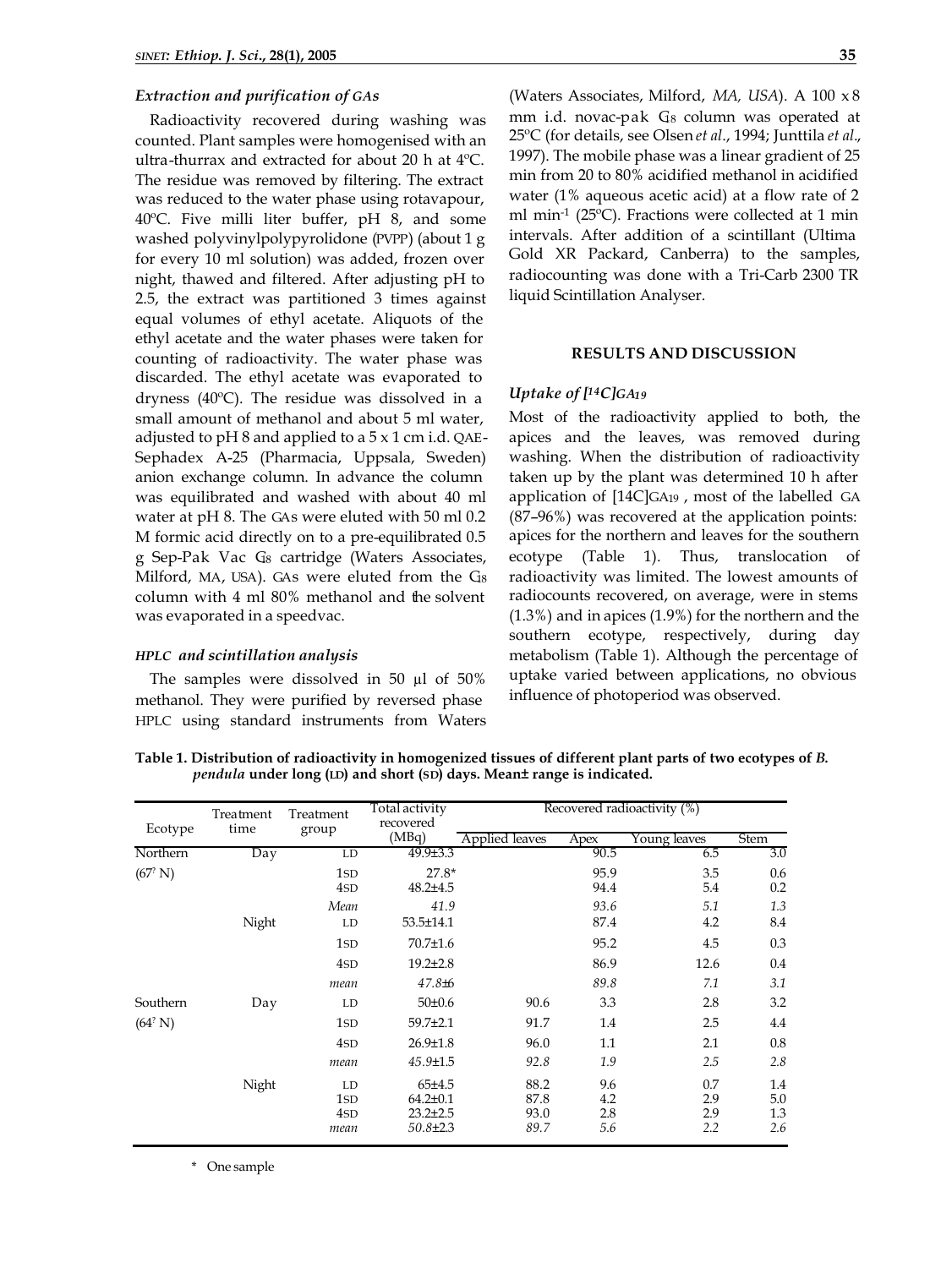## *Putative conjugation*

After purifying the extracts with PVPP, the aliquot was partitioned against ethyl acetate at pH 2.5. Under these conditions, most of the free GAs are extracted into the organic phase, and most of the putative conjugates remain in the aqueous phase. Large part of the radioactivity (about 82 to 84% on average) passed to the organic phase. The amount of conjugation (on average) was relatively low in leaves of both ecotypes of *B. pendula*, ranging from 4.9 to 9.5%, while in the stems and apices it ranged from 19.2 to 23.8% (Table 2). There was no effect of SD treatment on the formation of conjugates, and the amounts of conjugates formed during the day and night periods were very similar.

#### *Metabolism of [14C]GA<sup>19</sup>*

Ethyl acetate fractions were subjected to reversed phase HPLC in order to obtain a profile of the metabolites, which were tentatively identified based on co-chromatography with standards. In general, chromatograms were similar for the various tissues analysed.

Analysis by HPLC of the apical tissue of the northern ecotype showed a similar pattern of main peaks of radioactivity in all treatments (LD, 1SD and 4SD) and application times (day and night). Large percentage of recovered radioactivity was due to unmetabolized  $[4C]$ GA<sub>19</sub> (Table 3). There was a slight indication that plants in SD metabolised less of the applied [ <sup>14</sup>C]GA19 during the night than during the day (Table 3).

| Ecotype  | Time  | Plant<br>part           | ld             |                         | 1sd         |                         | 4sd            |                         | Mean±SE                 |
|----------|-------|-------------------------|----------------|-------------------------|-------------|-------------------------|----------------|-------------------------|-------------------------|
|          |       |                         | Total<br>count | aqueous<br>phase $(\%)$ | Total count | aqueous<br>phase $(\%)$ | Total<br>count | aqueous<br>$phase (\%)$ | aqueous<br>phase $(\%)$ |
| Northern | Day   | Apex                    | 41.1           | 20.6                    | 26.9        | 20.4                    | 30.1           | 16.7                    | $19.2 \pm 1.3$          |
|          |       | Leaves                  | 6.3            | 7.5                     | 0.3         | 6.7                     | 1.9            | 10.4                    | $8.2 \pm 1.1$           |
|          |       | Stem                    | 2.5            | 18.3                    | 0.6         | 25.0                    | 0.2            | 21.1                    | $21.5 \pm 1.9$          |
|          |       | mean                    | 16.6           | 15.3                    | 10.2        | 17.4                    | 10.8           | 16.0                    | $16.2{\pm}1.1$          |
|          | Night | Apex                    | 37.1           | 18.6                    | 60.1        | 21.8                    | 16.3           | 18.9                    | $19.8 \pm 1.0$          |
|          |       | Leaves                  | 8.3            | 9.9                     | 9.6         | 10.3                    | 2.4            | 7.5                     | $9.2 \pm 0.9$           |
|          |       | Stem                    | 8.1            | 23.5                    | 1.0         | 20.7                    | 0.5            | 27.2                    | $23.8 \pm 1.9$          |
|          |       | Mean                    | 17.8           | 17.3                    | 23.6        | 17.6                    | 6.4            | 17.9                    | $17.6 \pm 0.3$          |
| Southern |       | Day Applied<br>leaves   | 39.5           | $4.4\,$                 | 57.9        | 5.7                     | 26.3           | $5.0\,$                 | $5.0 \pm 0.4$           |
|          |       | Apex                    | 0.1            | 21.3                    | 0.1         | 20.6                    | 0.04           | 18.3                    | $20.1 \pm 0.9$          |
|          |       | Leaves                  | 1.1            | 10.1                    | 1.2         | 9.9                     | 0.5            | 8.4                     | $9.5 \pm 0.5$           |
|          |       | Stem                    | 0.3            | 32.5                    | 0.5         | 20.7                    | 0.1            | 13.6                    | $22.3 \pm 5.5$          |
|          |       | mean                    | 10.3           | 21.3                    | 14.9        | 17.1                    | 6.7            | 13.4                    | $17.3 \pm 4.0$          |
|          |       | Night Applied<br>leaves | 61.9           | 5.1                     | 62.4        | 4.5                     | 22.8           | 5.2                     | $4.9 \pm 0.2$           |
|          |       | Apex                    | 0.9            | 13.3                    | 0.2         | 20.4                    | 0.0            | 19.3                    | $17.7 \pm 2.2$          |
|          |       | Leaves                  | 1.6            | 8.8                     | 1.0         | 9.7                     | 0.4            | 7.6                     | $8.7 \pm 0.6$           |
|          |       | Stem                    | 0.6            | 21.8                    | 0.6         | 18.1                    | 0.0            | 22.0                    | $20.6 \pm 1.3$          |
|          |       | mean                    | 16.3           | 14.6                    | 16.1        | 16.1                    | 1.0            | 16.3                    | $15.7 \pm 0.9$          |

**Table 2. Putative conjugation of [14C]GA<sup>19</sup> expressed as per cent radioactivity recovered in the aqueous phase after partitioning with ethyl acetate. Total counts for the samples are given in MBq.**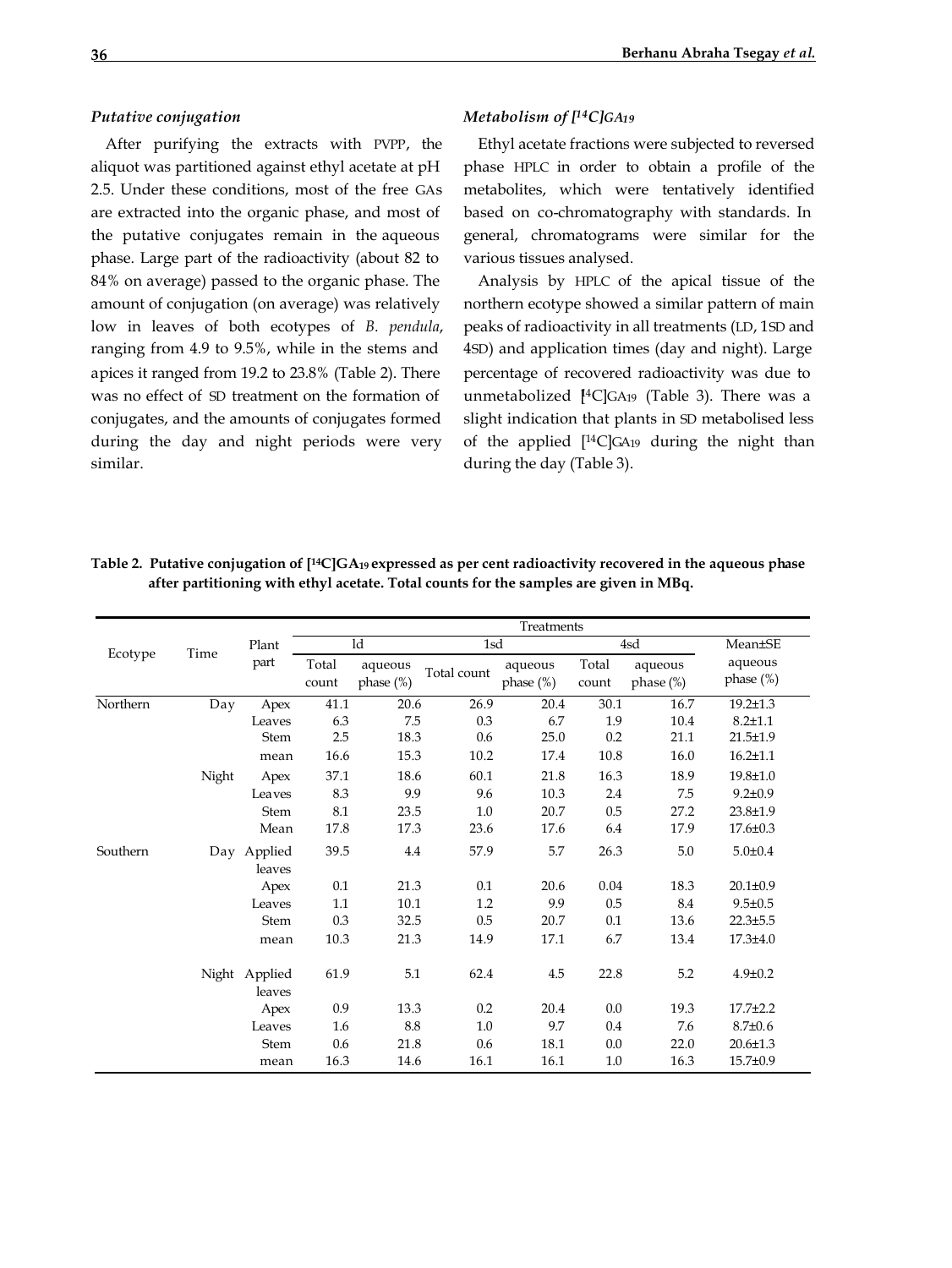Table 3. Effect of photoperiod on conversion of  $[^{14}C]GA_{19}$  to  $[^{14}C]GA_{20}$ ,  $[^{14}C]GA_{29}$ ,  $[^{14}C]GA_{17}$ , and  $[^{14}C]GA_{8}$  by **the apical tissue of the northern ecotype of** *B. pendula.* **Results were calculated as per cent radioactivity of the total activity in the chromatogram. Mean ± range shown.**

|                                                    |             |                                           |                |         | % Conversion    |                 |                |       |  |  |
|----------------------------------------------------|-------------|-------------------------------------------|----------------|---------|-----------------|-----------------|----------------|-------|--|--|
|                                                    |             | $(100\% = KBq / HPLC fractions included)$ |                |         |                 |                 |                |       |  |  |
| Metabolite                                         | <b>HPLC</b> | LD                                        |                |         | 1 <sub>SD</sub> | 4 <sub>SD</sub> |                | Total |  |  |
|                                                    | Fraction    | day                                       | night          | $day^*$ | night           | day             | night          | mean  |  |  |
|                                                    |             |                                           |                |         |                 |                 |                |       |  |  |
|                                                    | $100\% =$   | 1140.8±192                                | 1942.8±387     | 1736    | 2290.6±274      | 2390.4±541      | 1482.2±104     | 1830  |  |  |
| $[$ <sup>14</sup> C <sub>l</sub> -GA <sub>19</sub> | 19-21       | $32.0 \pm 3.6$                            | $33.0 \pm 4.6$ | 31.9    | $40.0 \pm 4.1$  | $33.5 \pm 0.8$  | $41 \pm 1.4$   | 35.2  |  |  |
| $[$ <sup>14</sup> Cl-GA <sub>20</sub>              | $15 - 16$   | $15.3 \pm 0.8$                            | $9.5 \pm 5.6$  | 10.0    | $11.4 \pm 2.2$  | $9.3 \pm 1.2$   | $10.7 \pm 0.7$ | 11.0  |  |  |
| $[$ <sup>14</sup> Cl-GA <sub>29</sub>              | $10 - 13$   | $10.9 + 4.7$                              | $9.4 \pm 1.6$  | 10.3    | $10.4 \pm 1.4$  | $12.6 + 4.2$    | $9.4 \pm 0.8$  | 14.7  |  |  |
| $[$ <sup>14</sup> C $]-CA1$                        | $10 - 13$   | $17.0 + 4.7$                              | $14.6 \pm 1.6$ | 11.3    | $11.4 \pm 1.4$  | $13.8 + 4.2$    | $10.3 \pm 0.8$ | 8.8   |  |  |
| $[$ <sup>14</sup> C <sub>l</sub> -GA <sub>8</sub>  | $7 - 9$     | $8.3 \pm 0.6$                             | $12.5 \pm 3.6$ | 13.2    | $8.6 \pm 0.6$   | $11.7 \pm 0.7$  | $6.0 \pm 0.4$  | 10.0  |  |  |

**\* Single sample**

There was no difference in metabolism of [ <sup>14</sup>C]GA19 by apical tissue during the day regardless of the day length. However, there was small variation in the amount of metabolites co-eluted with authentic GAs: GA<sub>8</sub>, GA<sub>1</sub>, GA<sub>29</sub>, GA<sub>20</sub> and GA<sub>19</sub>. In LD, more labelled [ <sup>14</sup>C]GA20, [14C]GA29 and [ <sup>14</sup>C]GA1 were found when the application was made during the day than during the night (Table 3). Radioactivity corresponding to  $[4C]$ GA<sub>8</sub> was, however, greater when the application was at night in LD plants (8% during the day and 13% during the night) (Table 3).

In plants treated with one short day  $(1 SD)$ , radioactivity corresponding to  $[14C]$ GA<sub>8</sub> was higher during the day while there was no difference in activities due to  $[^{4}C]$ GA1,  $[^{14}C]$ GA29 and  $[^{4}C]$ GA20. After apex application, radioactivity in the chromatographed samples of leaves and stem tissues was too low to allow for conclusions.

In the experiment with leaf application, metabolism of  $[4C]$ GA<sub>19</sub> in the applied leaf was comparable to that in apex described above, but the difference between day and night period was even clearer, particularly in SD treatments (Table 4). Metabolism of [ <sup>14</sup>C]GA19 during night in plants treated with 1SD and 4SD was very small, about 60% of the applied GA co-eluted with GA19 at fractions 19–21. Moreover, in these samples, there was only low level of radioactivity in GA1-fractions and almost nothing in GA8-fractions.

Radioactivity in the apex samples, after an application to a mature leaf, was too low to produce reliable chromatograms (data not presented). Some radioactivity corresponding to [ <sup>14</sup>C]GA19 was found in all treatments and in all samples analysed. This could indicate that even [ <sup>14</sup>C]GA19 was translocated in these *B. pendula* seedlings. In stems, much of the radioactivity was in forms other than the GAs of interest after metabolism during the night period. Most of the radioactivity (up to 77% of the radioactivity in the sample) eluted in earlier fractions  $(1 - 8)$ implicating them of being polar conjugates. These compounds were not found in the other samples. In this experiment, chromatograms for leaf and apex tissues were rather similar.

## *Metabolism of [14C]GA<sup>53</sup>*

Metabolism of [14C]GA53 was very limited in all the treatments, unmetabolised substrate ranged from 52 to 63%. No difference was observed between the studied treatments or metabolic periods (day– night) (Fig.1). [ <sup>14</sup>C]GA19 was the most abundant metabolite, about 10% of the radioactivity in the sample. In addition, radioactivity was detected in fractions corresponding to the elution patterns of  $GA_{20}$ ,  $GA_{29}$ ,  $GA_1$ , and  $GAs$ .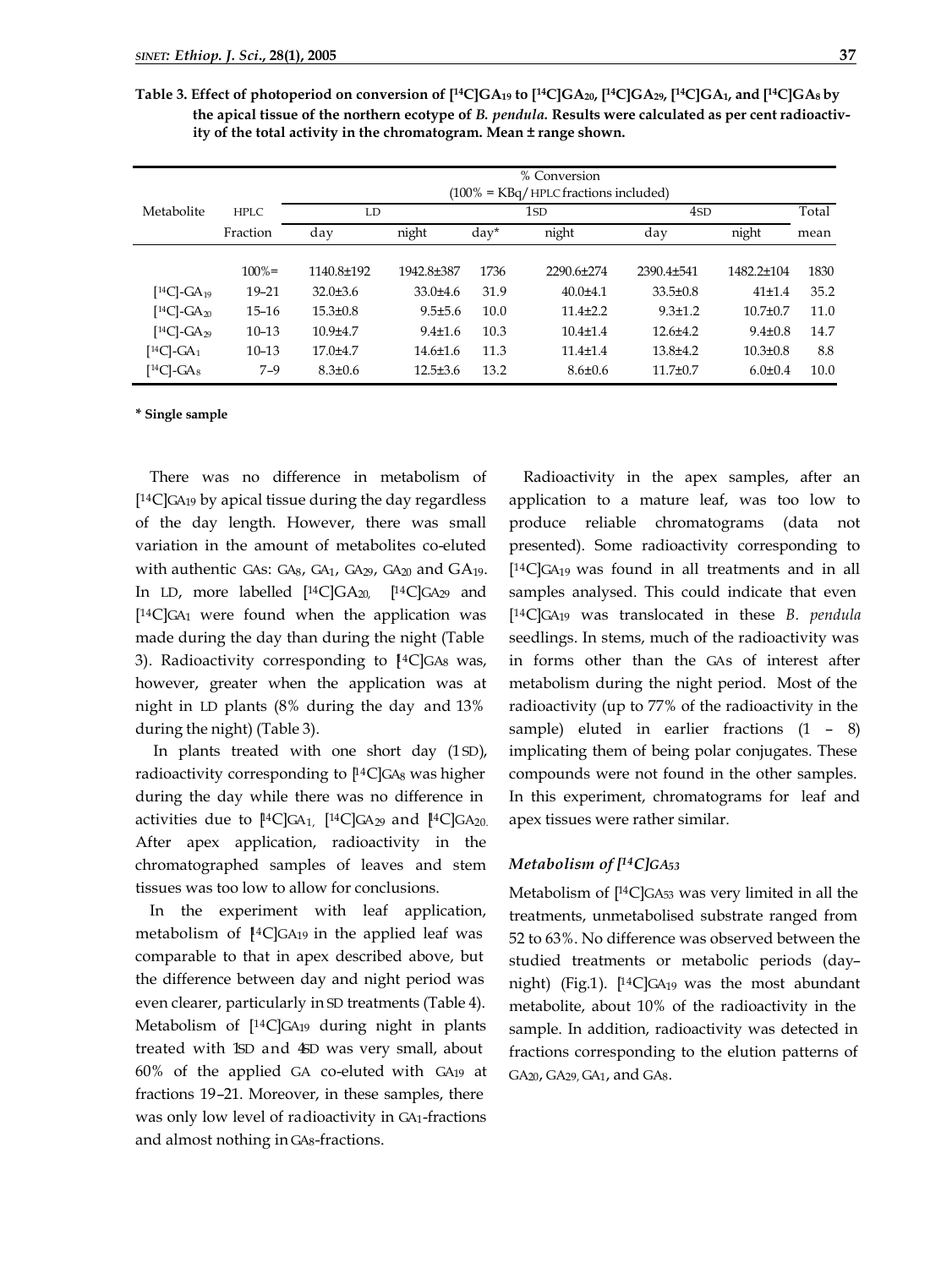|                                       | % Conversion<br>$(100\% = KBq / HPLC fractions included)$ |                |                |                 |                |                 |                |  |  |
|---------------------------------------|-----------------------------------------------------------|----------------|----------------|-----------------|----------------|-----------------|----------------|--|--|
| Metabolite                            | HPLC.                                                     | LD             |                | 1 <sub>SD</sub> |                | 4 <sub>SD</sub> |                |  |  |
|                                       | Frac.                                                     | day            | night          | day             | night          | day             | night          |  |  |
|                                       | $100\% =$                                                 | 1450±545       | 9414±561       | $3620 \pm 572$  | 9866±113       | 3954±561        | 7340±39        |  |  |
| $[$ <sup>14</sup> Cl-GA <sub>19</sub> | $19 - 21$                                                 | $34.4 \pm 2.9$ | $36.2 \pm 0.9$ | $40.0 \pm 0.7$  | $56.0 \pm 0.0$ | $37.9 \pm 0.5$  | $62.0 \pm 0.4$ |  |  |
| $[$ <sup>14</sup> Cl-GA <sub>20</sub> | $15 - 16$                                                 | $13.0 \pm 3.5$ | $17.2 \pm 0.1$ | $14.9{\pm}2.4$  | $7.6 \pm 0.0$  | $15.0 \pm 2.5$  | $7.4 \pm 0.2$  |  |  |
| $[$ <sup>14</sup> Cl-GA <sub>29</sub> | $10 - 13$                                                 | $11.8 \pm 2.1$ | $8.6 \pm 0.5$  | $9.3 \pm 1.4$   | $4.6 \pm 0.0$  | $8.9 \pm 1.4$   | $4.1 \pm 0.2$  |  |  |
| $[$ <sup>14</sup> C $]-GA1$           | $10 - 13$                                                 | $13.1 \pm 2.1$ | $9.5 \pm 0.5$  | $7.3 \pm 1.4$   | $3.7 \pm 0.0$  | $7.0 \pm 1.4$   | $3.2 \pm 0.2$  |  |  |
| $[$ <sup>14</sup> Cl-GA <sub>8</sub>  | $7 - 9$                                                   | $8.0 \pm 1.3$  | $5.0 \pm 0.3$  | $4.7 \pm 0.5$   | $2.8 \pm 0.2$  | $5.3 \pm 0.1$   | $1.8 + 0.4$    |  |  |

Table 4. Effect of photoperiod on conversion of [<sup>14</sup>C]GA<sub>19</sub> to [<sup>14</sup>C]GA<sub>20</sub>, [<sup>14</sup>C]GA<sub>29</sub>, [<sup>14</sup>C]GA<sub>1</sub>, and [<sup>14</sup>C]GA<sub>8</sub> by **the upper-most matured leaf of the southern ecotype of** *B. pendula***. Otherwise as in Table 3.**



**Fig. 1. Metabolism of [14C]GA53 by apical tissue of the northern and by leaves (applied leaves) of the southern ecotype of** *B. pendula* **at different times of the day (day and night) and at different day-length treatments (LD, 1SD and 4SD).**

## **CONCLUSION**

Due to a lack of conclusive identification of the metabolites, conclusions from feeding studies are limited. However, it was shown that [14C]GA19 was metabolized to [4C]GA<sub>20</sub>, [4C]GA<sub>29</sub>, [<sup>14</sup>C]GA<sub>1</sub>, and [ <sup>14</sup>C]GA8 by apical stem tissues and leaves of *B. pendula* ecotypes irrespective of the mode and time of application and the day-length pretreatment (Tables 3 and 4). Likewise, after application of

[ $14C$ ]GA<sub>53</sub>, about 10% [ $14C$ ]GA<sub>19</sub> and trace amounts of  $[{}^{14}C]GA_{20}$ ,  $[{}^{14}C]GA_{29}$ ,  $[{}^{14}C]GA_1$ , and  $[{}^{4}C]GA_8$  coeluted on reversed phase HPLC with their respective authentic GAs in both ecotypes (Fig 1 ).

There was more metabolism of  $[4C]$ GA<sub>19</sub> when application was during the day than when it was during the night in SD treated plants (Tables 3 and 4). On the other hand, there was no difference in the metabolism of  $[4C]$ GA<sub>53</sub> between treatments (day-lengths) or applications (day/night) (Fig. 1).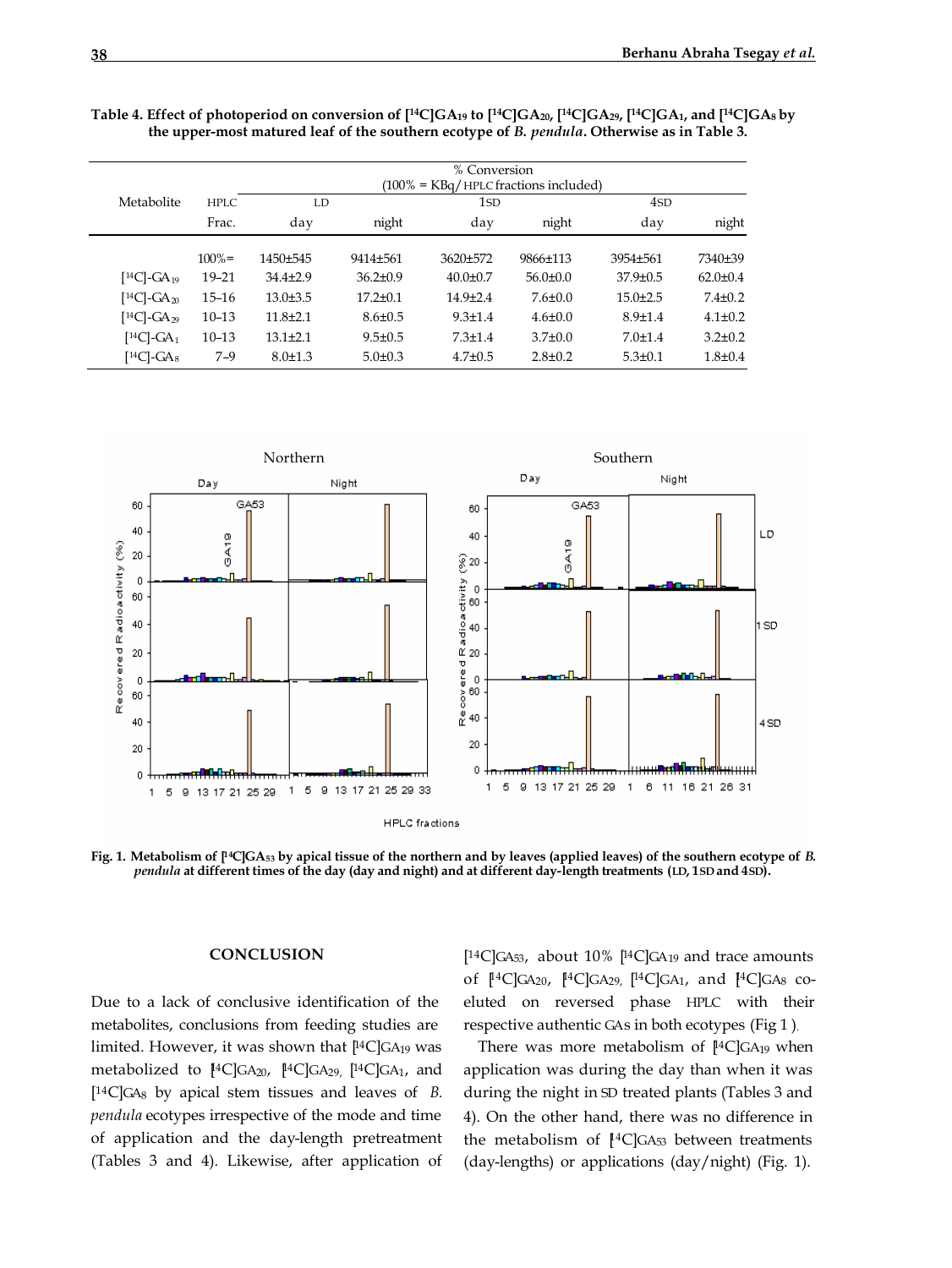Hence, it appears that photoperiod had an influence on the metabolism of [14C]GA19 but not on  $[14C]$ GA<sub>53</sub>. In addition to the GA<sub>19</sub> – GA<sub>20</sub> step, the metabolism of GA20 to GA1 seems to be influenced by photoperiod. However, further studies on woody plants would be necessary before proper conclusions on the photoperiodic control of GA metabolism can be drawn.

#### **ACKNOWLEDGEMENTS**

This research was funded by the Norwegian Research Council. The authors are also grateful to the staff of the Climate Laboratory, University of Tromso, for offering us their facility for so long time.

#### **REFERENCES**

- 1. Berhanu A. Tsegay (2002). Growth responses of *Betula pendula* Ecotypes to Photoperiod, Light Quality and Light Internsity with Special Emphasis on the Role of Gibberellins. Doctoral Thesis, the University of Tromso, Norway.
- 2. Bown, A. W., Reeve, D.R. and Crozier, A. (1975). The effect of light on GA metabolism and growth of *Phaseolus coccineus* seedlings. *Planta*. **126**:83–91.
- 3. Gianfagna, T., Zeevaart, J.A.D. and Lusk, W.J**.** (1983). Effect of photoperiod on the metabolism of deuterium labelled gibberellin A53 in spinach. *Plant Physiol*. **72**:86–89.
- 4. Gilmour, S.J., Zeevaart, J.A.D., Schwenen, L. and Graebe, J.E. (1986). Gibberellin metabolism in cell–free extracts from spinach leaves in relation to photoperiod. *Plant Physiol*. **82**:190–195.
- 5. Graebe J.E. (1987). Gibberellin biosynthesis and control. *Annu*. *Rev. Plant Physiol*. **38**:419–465.
- 6. Junttila, O. (1991). Gibberellins and the regulation of shoot elongation in woody plants. **In:** *Gibberellins*, pp. 199–210, (Takahashi, N., Phinney, B.O. and MacMillan, J., eds). Springer-Verlag, New York.
- 7. Junttila O. (1993). Interaction of growth retardants, day length, and gibberellins  $A_{19}$ ,  $A_{20}$ , and  $A_{1}$  on shoot elongation in birch and alder. *J. Plant Growth Regul*. **12**:123–127.
- 8. Junttila O. and Jensen E. (1988). Gibberellins and photoperiodic control of shoot elongation in *Salix. Physiol. Plant*. **74**:371–376.
- 9. Junttila, O., Jensen, E. and Olsen, J.E. (1991). Effects of prohexadione (BX-112) and gibberellins on shoot growth in seedlings of *Salix pentandra*. *Physiol. Plant*. **83**:17–21.
- 10. Junttila, O., Heide, O.M., Lindgård, B. and Ernstsen, A. (1997). Gibberellins and the photoperiodic control of leaf growth in *Poa pratensis*. *Physiol. Plant.* **101**:599–605.
- 11. Metzger, J.D. and Zeevaart, J.A.D. (1980). Identification of 6 endogenous gibberellins in spinach shoots. *Plant Physiol*. **65**:623–626.
- 12. Mølmann, J.A., Berhanu, A. Tsegay**,** Stormo, S.K., Ernstsen, A,. Junttila, O. and Olsen, J.E. (2003). Metabolism of GA19 is under photoperiodic control in *Populus*, *Salix* and *Betula* but not in daylength-insensitive *Populus* overexpressing phytochrome A. *Physiologia Plantarum*. **119**:278– 286.
- 13. Musgarave, A. and Kende, H. (1970). Radioactive gibberellin A5 and its metabolism in dwarf peas. *Plant Physiol*. **45**:56–61.
- 14. Olsen, J.E., Moritz, T., Jensen, E. and Junttila, O. (1994). Comparison of endogenous gibberellins in roots and shoots of elongating *Salix pentandra* seedlings. *Physiol. Plant.* **90**:378–381.
- 15. Olsen, J.E., Jensen, E., Junttila, O. and Moritz, T. (1995a). Photoperiodic control of endogenous GAs in seedlings of *Salix pentandra*. *Physiol. Plant*. **93**:639–644.
- 16. Olsen, J.E., Moritz, T., Jensen, E. and Junttila, O. (1995b). Lack of effect of photoperiod on metabolism of exogenous GA19 and GA1 in *Salix pentandra* seedlings. *Physiol. Plant*. **94**:522–528.
- 17. Olsen J.E. and Junttila O**.** (1997). Growth-promoting activity of gibberellins on shoot elongation in *Salix pentandra* is reduced by 16, 17-dihydroderivatisation. *Physiol. Plant*. 99:63–66.
- 18. Olsen, J.E., Junttila, O., Nilsen, J., Eriksen, M., Martinussen, I., Olsson, O., Sandberg, G., and Moritz, T. (1997a). Ectopic expression of phytochrome A in hybrid aspen changes critical daylength for growth and prevents cold acclimation. *Plant J.* **12**:1339–1350.
- 19. Olsen, J.E., Juttila, O. and Moritz, T. (1997b). Longday induced bud break in *Salix pentandra* is associated with transiently elevated levels of GA<sup>1</sup> and gradual increase in IAA. *Plant Cell Physiol*. **38**:356–540.